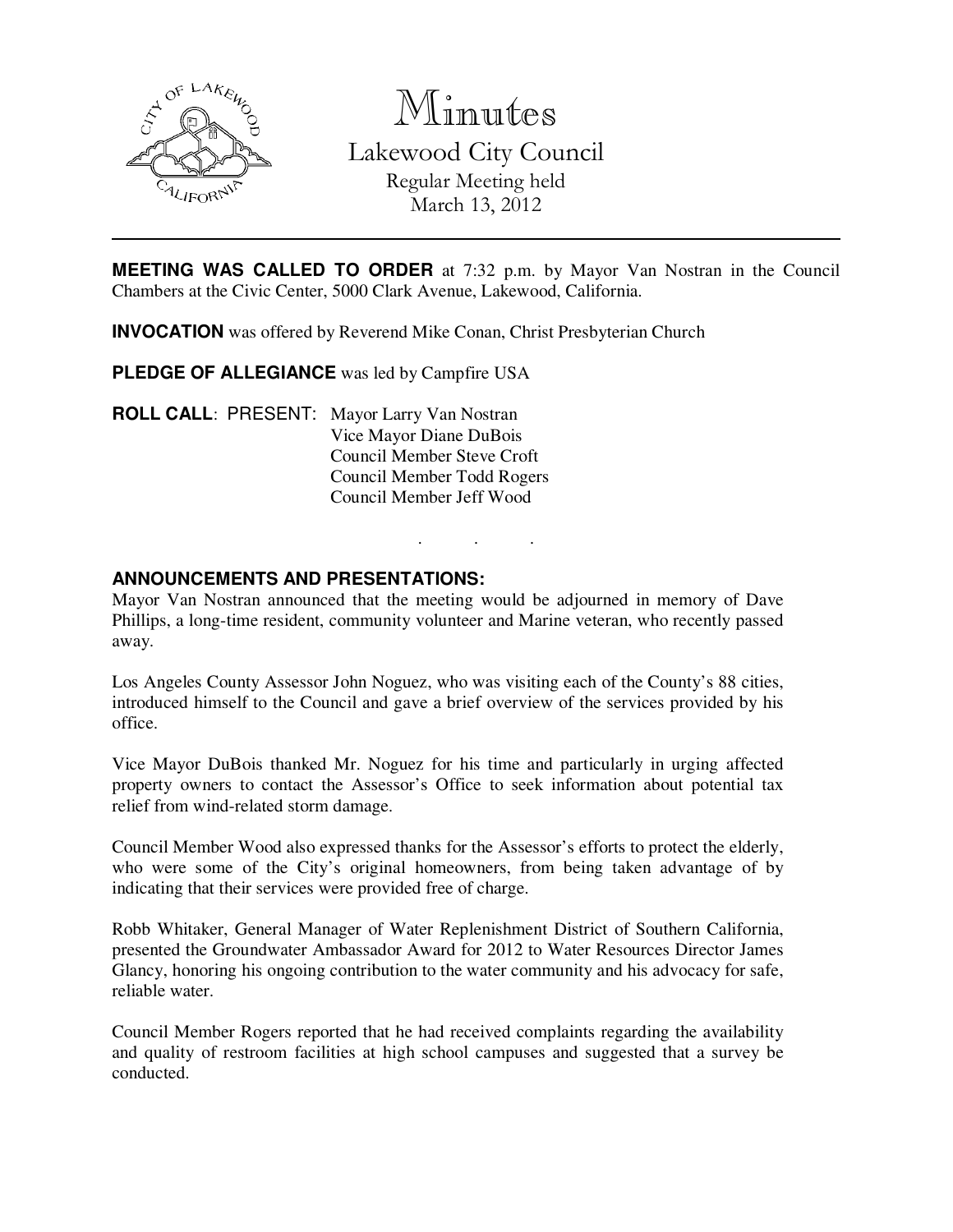City Council Minutes March 13, 2012 Page 2

# **ROUTINE ITEMS:**

VICE MAYOR DUBOIS MOVED AND COUNCIL MEMBER CROFT SECONDED TO APPROVE ROUTINE ITEMS 1 THROUGH 7.

- RI-1 Approval of Minutes of the Meeting held February 28, 2012
- RI-2 Approval of Personnel Transactions
- RI-3 Approval of Registers of Demands
- RI-4 Approval of Report of Monthly Investment Transactions
- RI-5 Approval of Sheriff's Station Lease
- RI-6 Approval of Memorandum of Understanding (MOU) with the Home Depot to Access Emergency Needs During Disasters
- RI-7 Approval of Centre Computer Purchase

UPON ROLL CALL VOTE, THE MOTION WAS APPROVED:

AYES: COUNCIL MEMBERS: Rogers, Croft, Wood, DuBois and Van Nostran NAYS: COUNCIL MEMBERS: None

**2.1 • ORDINANCE NO. 2012-2; SPECIFIC PLAN FOR 11640 208TH STREET**  ORDINANCE NO. 2012-2; AN ORDINANCE OF THE CITY COUNCIL OF THE CITY OF LAKEWOOD ADOPTING SPECIFIC PLAN NO. 2012-1

 $\mathbf{r}$  .  $\mathbf{r}$  ,  $\mathbf{r}$  ,  $\mathbf{r}$  ,  $\mathbf{r}$  ,  $\mathbf{r}$  ,  $\mathbf{r}$ 

VICE MAYOR DUBOIS MOVED AND COUNCIL MEMBER CROFT SECONDED TO WAIVE FURTHER READING AND ADOPT ORDINANCE NO. 2012-2. UPON ROLL CALL VOTE, THE MOTION WAS APPROVED:

AYES: COUNCIL MEMBERS: Croft, Wood, DuBois and Van Nostran NAYS: COUNCIL MEMBERS: Rogers

## **3.1 • VOLUNTEER PROGRAMS**

Lisa Litzinger, Director of Recreation and Community Services, displayed slides and made a presentation based on the memo in the agenda. She stated that a strong volunteer program had been established when the City began and as each new generation made their home in Lakewood, they made the City into a strong, caring community. She added that giving back to community through volunteer service was an important and strong Lakewood value.

. . .